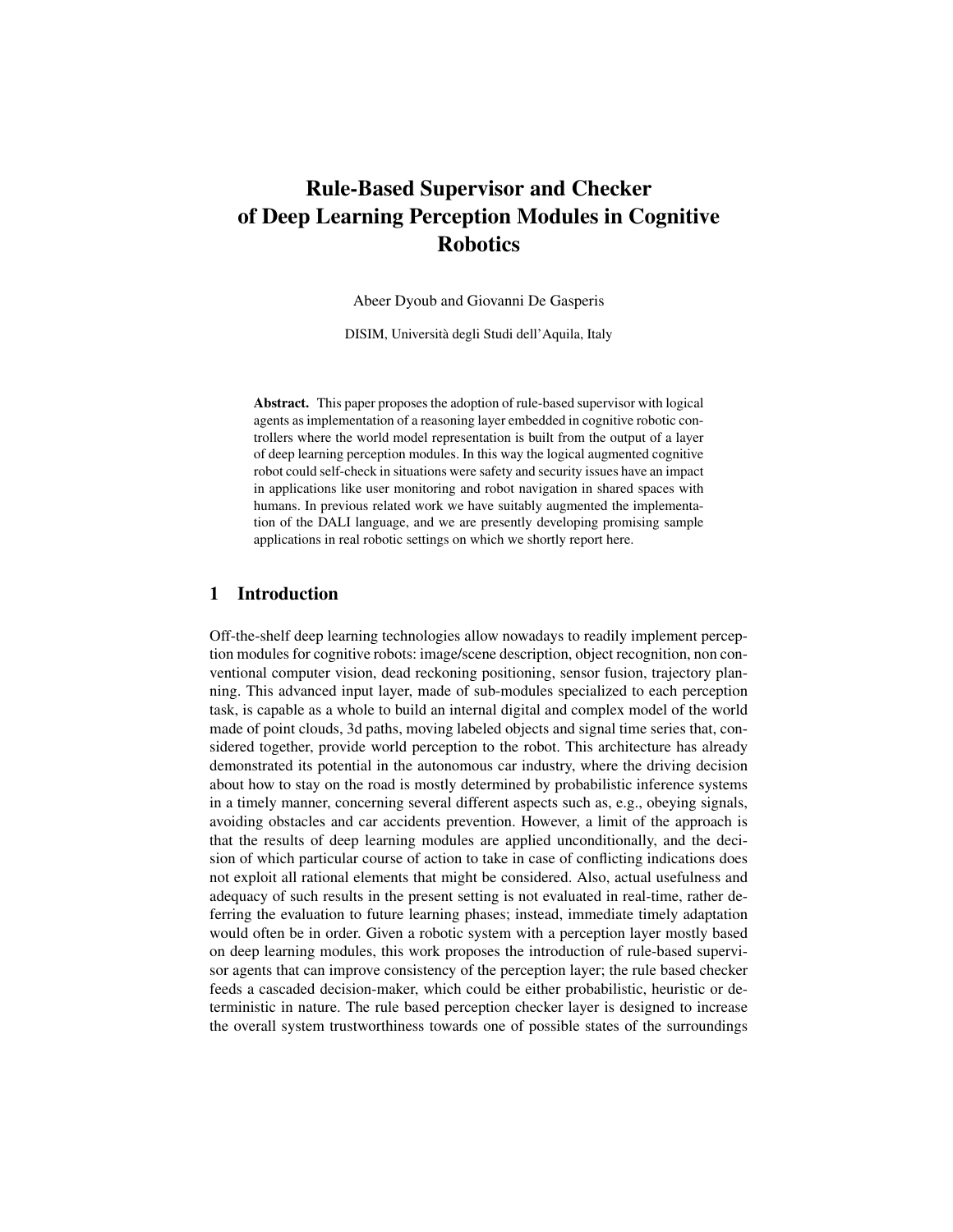in order to anticipate the outcome of the robot actions and their impact on the environment in the immediate future time-frame. To implement such supervisors, that constitute a robot's "cognitive part", we envisage the adoption of Intelligent Agents, defined via rule-based declarative agent-oriented languages. There are many rule-based agent-oriented languages and architectures based on computational logic that could be apt to these aims, among which MetateM, 3APL, GOAL, AgentSpeak, Impact, KGP and DALI (the reader may refer to the surveys[1–3] and to the references therein), that might be exploited in robotics; in fact, several among the examples provided in the related literature concern potential robotic applications. We choose to experiment the use of the DALI language, as it has been developed by our research group and has been empowered over time with many features that can be useful to our aim. Specifically, DALI is equipped with: capabilities for the definition and management of an agent's memory and experience [4, 5], which can be exploited to compare the situation at hand with previous analogous ones; capabilities for user monitoring and training [6, 8]; DALI agents are also able to perform complex event processing [9, 10], and to dynamically modify their own behavior [11, 12]. These capabilities, though experimented in software agents, had never before been applied to robotics because the DALI implementation lacked the necessary features; we have recently developed such features, which are presented in [13]. Thus, via the extended implementation a DALI MAS (Multi-Agent System) can control a deep learning robot [14] platform by exchanging asynchronous JSON events over the new multi-standard DALI network bus. In addition, the ServerDALI module allows DALI agents and MASs to be located on a server, so as to be accessible from an external environment, or also via web or mobile applications. A cloud solution eliminates the need of equipping the (possibly diverse) robot hardware with sophisticated software; in fact, computationally heavy automated reasoning tasks can be more efficiently executed on the cloud, sharing an "event bus" with all involved robots. The novel contribution of the present paper is twofold: on the one hand, the re-thinking and extension of past work on DALI in the perspective of mobile robotic applications in unconstrained environments; on the other hand, the experimentation of the proposed approach on the extended DALI framework illustrated in [13]. In Section 2 we recall the basic DALI language, while in Section 3 we propose a discussion by means of small though significant examples about the potential applicability of DALI in robotics. Finally, in Section 4 we conclude.

## 2 The basic DALI Language and Architecture

DALI [15, 16] is an agent-oriented rule-based logic programming language which extends prolog. The DALI Multi Agent System Language and Framework has been developed at University of L'Aquila since 1999 and is publicly available at GitHub [17] . DALI agents are able to deal with several kinds of events: external events, internal, present and past events. External events are syntactically indicated by the postfix *E*. Reaction to each such events is defined by *reactive rules*, characterized by the special token :>. Actions (indicated with postfix *A*) may have or not preconditions, specified by special *action rules*. Internal events makes DALI agents proactive. An internal event is syntactically indicated by the postfix *I*, and its description is composed of two rules. The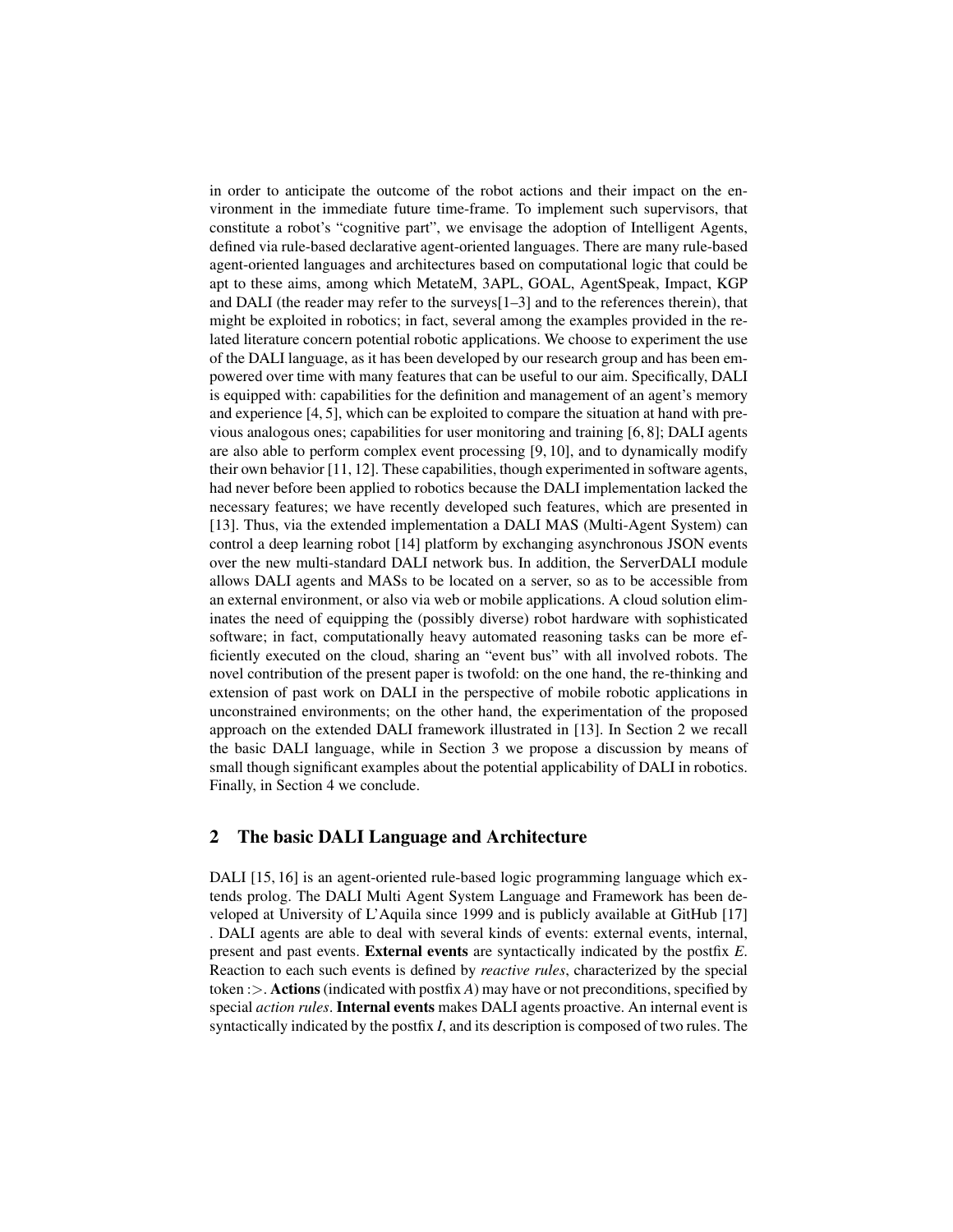first one contains the conditions (knowledge, past events, procedures, etc.) that must be true so that the reaction (in the second rule) may happen. Thus, a DALI agent is able to react to its own conclusions. Internal events are automatically attempted with a default frequency customizable by means of directives in the initialization file. An agent remembers events and actions by recording past event (postfix *P*). The DALI communication architecture implements the DALI/FIPA protocol, which consists of FIPA primitives, plus few primitives which are particular to DALI; it is possible to define meta-rules for filtering incoming and outgoing messages, and for using external ontologies. A DALI MAS consists in a community of distributed agents' instances, derived from behavioral types; as a MAS starts, agent instances are generated from their respective type reference so to have sets of agents that share analogous behavior, even if instantiated with different initialization parameters, similarly to objects in the objectoriented programming paradigm. Each agent can have its own communication rules so as to encapsulate several communication models and design patterns.

# 3 Rule-Based Supervisors for Cognitive Robotics: basic ideas

The robotic applications that we envisage and that we are developing and experimenting concern user monitoring in diverse contexts. Our effort is especially intended for mobile robotics applications in unconstrained environments shared with humans. Below we show sample code excerpts concerning experiments that we are presently performing about the adoption of DALI for the implementation of robots' reasoning layer. Agents, as the robots' "brain", are generally aware by prior knowledge or via some form of learning of the behavioral patterns that other agents in the scene, such as humans and other robots, are adopting; they can also be able to learn rules and plans from other agents (by imitation or being told [8]). A mobile robot can use off-the shelf deep learning modules to achieve important perception tasks via its sensors, such as: scene description, people recognition and counting, path planning avoiding fixed obstacles and walking people, target recognition, speech recognition. All inputs coming from the perception layer can be encoded as asynchronous events with a data payload. However, such perceptions must be interpreted and can be reasoned about, so as to determine suitable robot's action. In the following simple example, when a certain door gets closed (it can be the door of a bus, of a train carriage, or the door of a room where a meeting will be held) then the robot can conclude that the number of people which is present will not change. To this conclusion, the robotic agent may react (special token " $\gg$ ") by preparing and offering (the correct number of) drinks.

 $people\_count\_can\_change: door\_open$  $people\_count\_should\_be\_constant:-door\_closed$  $people_count\_constantE$ :  $\gt$  prepare\_and\_of fer\_drinks A  $people\_count\_should\_be\_constant \wedge people\_count\_changedE: > checkA$ 

Instead, whenever the deep learning computer vision module that is performing the people counting task would record an increasing number of persons while the door is still closed, it should conclude that either there is an error derived from sensor noise (such as a sudden different illumination of the room, e.g., from the sun appearing at the window after a rain event) or an improper behavior (intrusion) that may be occurring.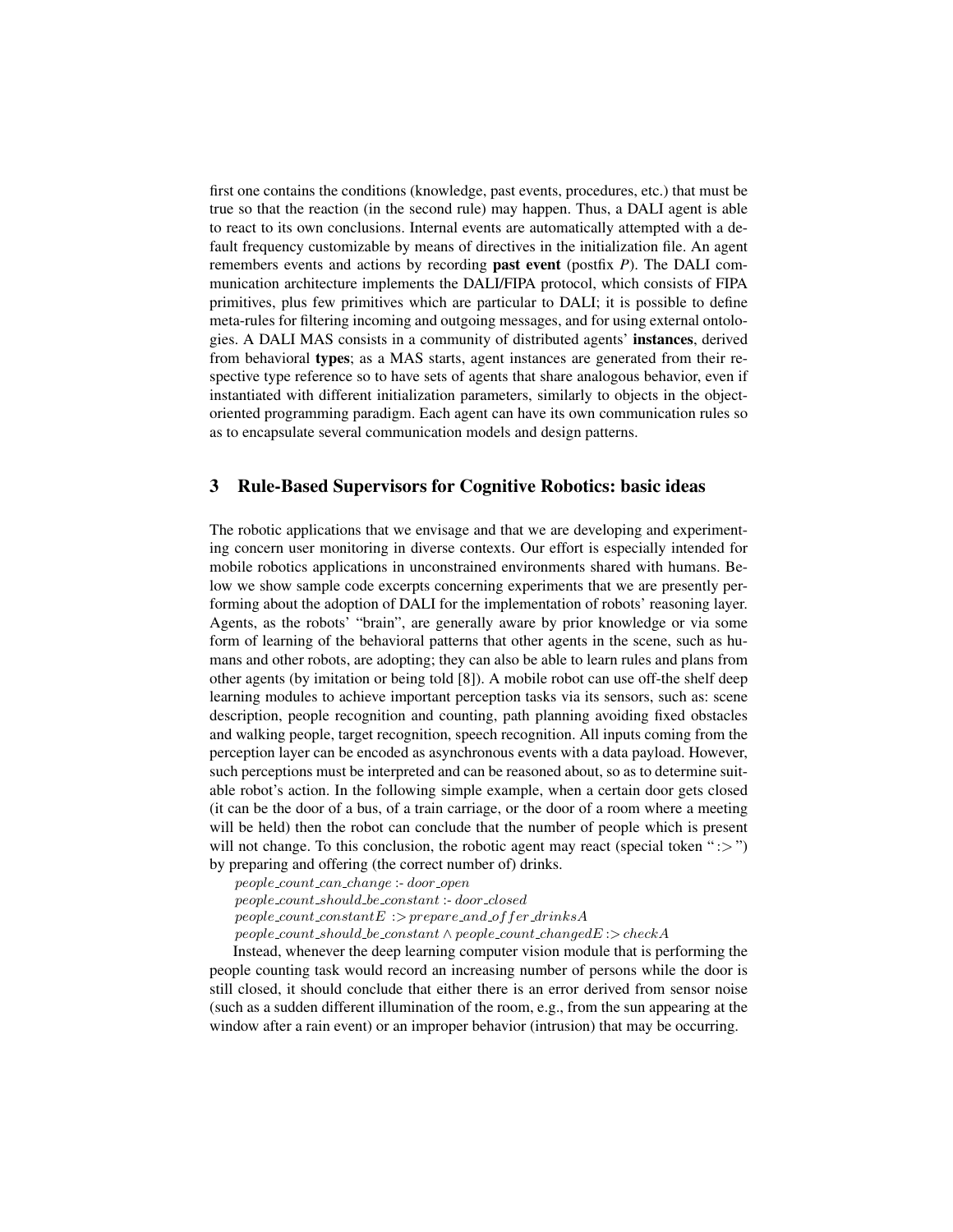About learning from user's behavior, assume as a simple example that our agent has been somehow able to observe that the user normally (in a certain percentage of times) takes a drink when coming back home. This can be represented by a rule such as:  $drink$ :-  $arrive\_home$  This learned rule can possibly be associated with a certainty factor. When the rule is later confronted with subsequent experience, its certainty factor will be updated, accordingly. Whenever this factor exceeds a threshold, this may lead to assert new meta-knowledge, such as: USUALLY drink WHEN arrive home User monitoring can be performed via temporal-logic-like rules like the following sample one: NEVER drink\_alchool AND take\_medicine where the semantics of such expressions is defined in [12]: the agent memory can be managed according to contextsensitive constraints valid in a time interval, where some events/actions must or must not occur. The care robot case is discussed in [13]. Below is a sample reactive pattern similar to those discussed in [11]. In particular, given background module  $M$  (that in our experiments is an Answer Set Programming module), reaction to event  $evE$  can be either any action which can be inferred (from M) as a possible reaction, or a *necessary* action, again according to  $M$ . The latter is preferred in a critical situation, with the connective > expressing simple conditional preference order: the former option is preferred over the latter if the condition after the :- holds. Otherwise, any of the two options can be indifferently taken.  $evE$  :> necessary(M)|action(M).  $necessary(M) > action(M): critical\_situation.$ The monitoring component can however also include meta-axioms such as for instance the following,

which states that a user action which is necessary to reach a basic objective should be undertaken:  $ALWAYS\ do(user, A)$  $WHEN\ goal(G), necessary(G,A)$ Such a meta-rule could be

applied to practical cases such as the following:  $\frac{goal(headthy)}{^\circ}$ . necessary(healthy, take medicine). The above small examples are instances of DALI constructs in the perspective of cognitive robotics applications; the aim is to show that DALI has indeed the potential for acting as an agent language for designing logic supervisors in the cognitive robotics realm. We have been performing several real examples, also by means of projects assigned to students of the "Intelligent Systems and Robotics Laboratory" course held at the University of L'Aquila (Master track in Computer Science).

#### 4 Conclusions

In this paper we have showed the applicability of the DALI logical agent-oriented programming language in the cognitive robotic domain; we particularly envisage applications for user monitoring and robot navigation in shared space with humans. In our view, DALI agents can implement effective logic supervisors of deep learning robotic modules so as to provide consistent interpretations of perception layer's results. So far, we have performed a number of experiments in order to test the new implementation and to check its usability. At present, work is under way about the use of DALI for defining the cognitive self-checking sub-system of the deep learning robot architecture in an e-Health application (outlined in [18]). We do not consider either physical aspects concerning sensors, actuators, vision, etc., or deep learning input/output setup, that are however widely studied by specialists.